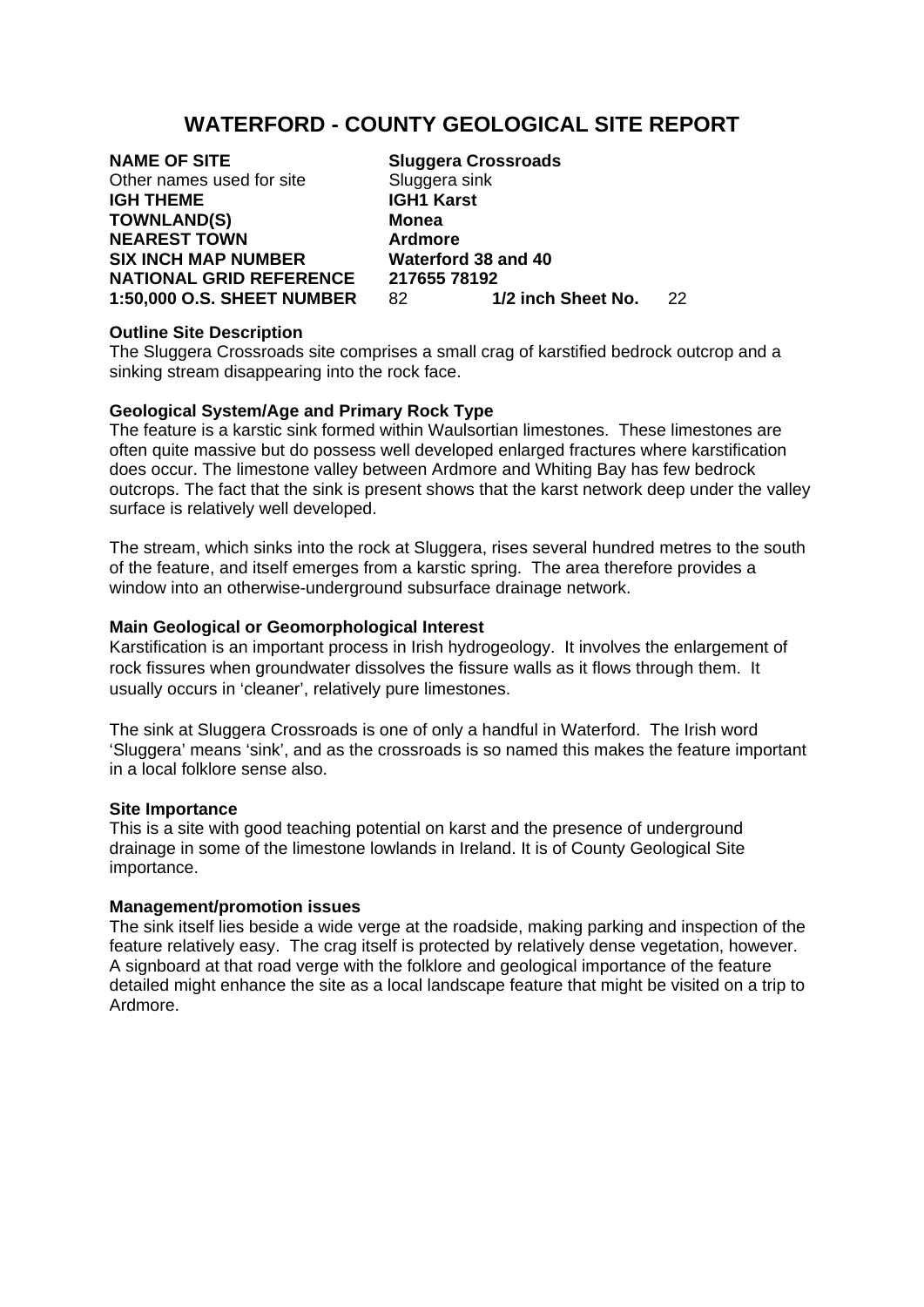

The sluggera at Ardmore Crossroads, from the southwest, behind the roadsigns.



The nettle strewn interior of the sluggera obscures the small sinking stream.



The stream sinking against the rock face at the north side of the sluggera, is only a trickle in summer, but much more substantial in winter.